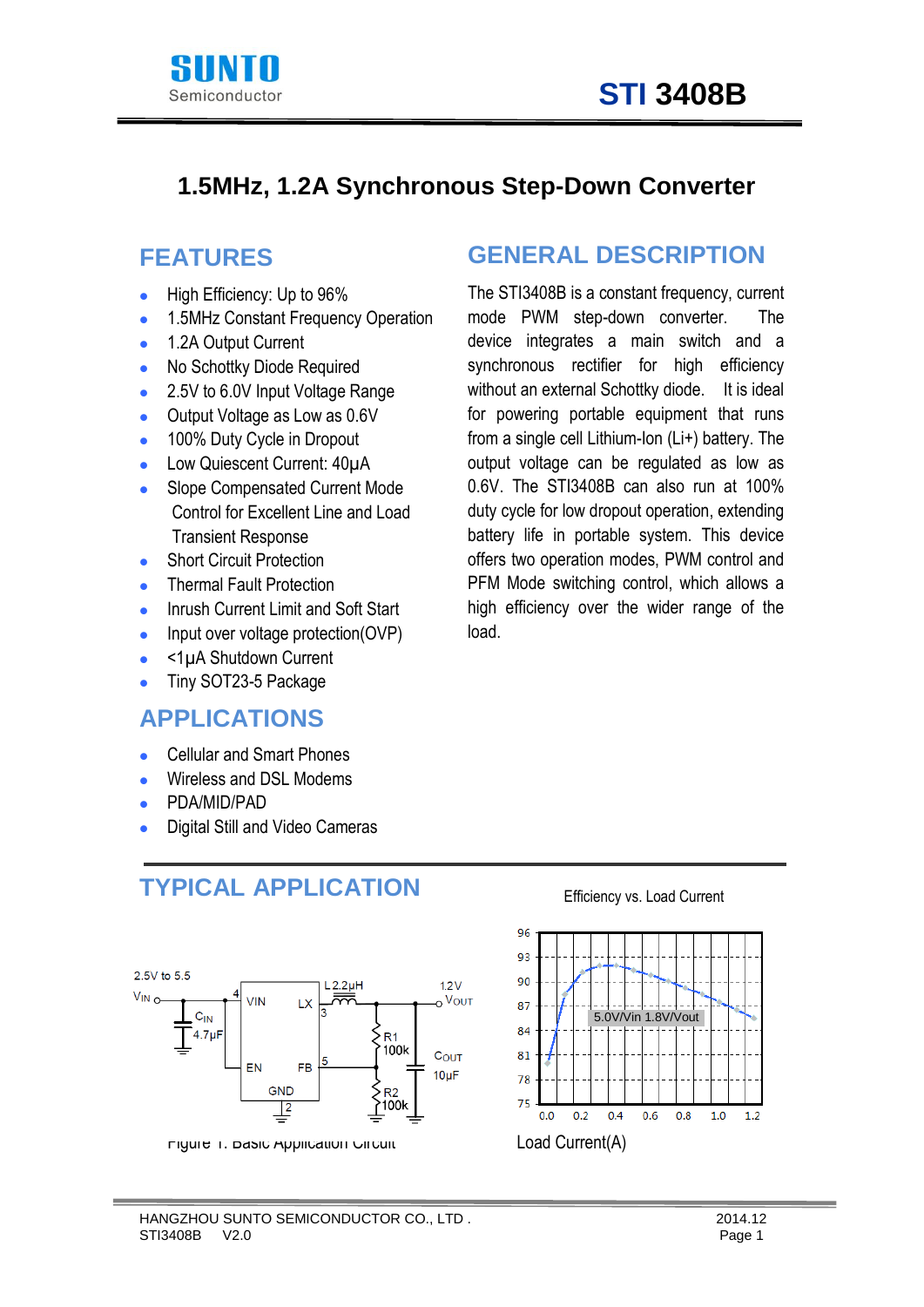

# **ABSOLUTE MAXIMUM RATINGS (Note 1)**

| Parameter                    | Symbol     | Min.   | Max.  | Unit |
|------------------------------|------------|--------|-------|------|
| Input Supply Voltage         | Vcc        | $-0.3$ | 6.5   |      |
| LX Voltage                   | <b>VLX</b> | $-0.3$ | 6.5   |      |
| <b>EN,FB Voltage</b>         | V          | $-0.3$ | 6.5   |      |
| <b>Pink Current limit</b>    | peak       |        | 1.8   | A    |
| Junction Temperature         |            |        | 155   | °C   |
| <b>Operating Temperature</b> |            | $-40$  | $+85$ | °C   |
| Lead Temperature             |            |        | 300   | °C   |
| <b>Power Dissipation</b>     | <b>PD</b>  |        | 600   | mW   |

# **PACKAGE/ORDER INFORMATION (SOT23-5)**



Top Mark:S10XXX (S10:Device Code, XXX: Inside Code)

|             | <b>SWICHING</b>  |                | OUTPUT             | OUTPUT      |
|-------------|------------------|----------------|--------------------|-------------|
| Part Number | <b>FREQUENCY</b> | Temp Range     | <b>VOLTAGE (V)</b> | CURRENT (A) |
| STI3408B    | 1.5MHz           | -40°C to +85°C | ADJ                |             |

#### **PIN DESCRIPTION**

| <b>PIN</b>     | <b>NAME</b> | <b>FUNCTION</b>                                                                                                                                 |  |  |
|----------------|-------------|-------------------------------------------------------------------------------------------------------------------------------------------------|--|--|
|                | EN          | Drive RUN below 0.3V<br>Chip Enable Pin. Drive RUN above 1.5V to turn on the part.<br>to turn it off. Do not leave RUN floating.                |  |  |
| $\mathfrak{p}$ | <b>GND</b>  | Ground Pin                                                                                                                                      |  |  |
| 3              | LX.         | Power Switch Output. It is the switch node connection to Inductor.                                                                              |  |  |
| 4              | <b>VIN</b>  | Power Supply Input. Must be closely decoupled to GND with a 4.7µF or greater<br>ceramic capacitor.                                              |  |  |
| 5              | FB          | Output Voltage Feedback Pin. An internal resistive divider divides the output voltage<br>down for comparison to the internal reference voltage. |  |  |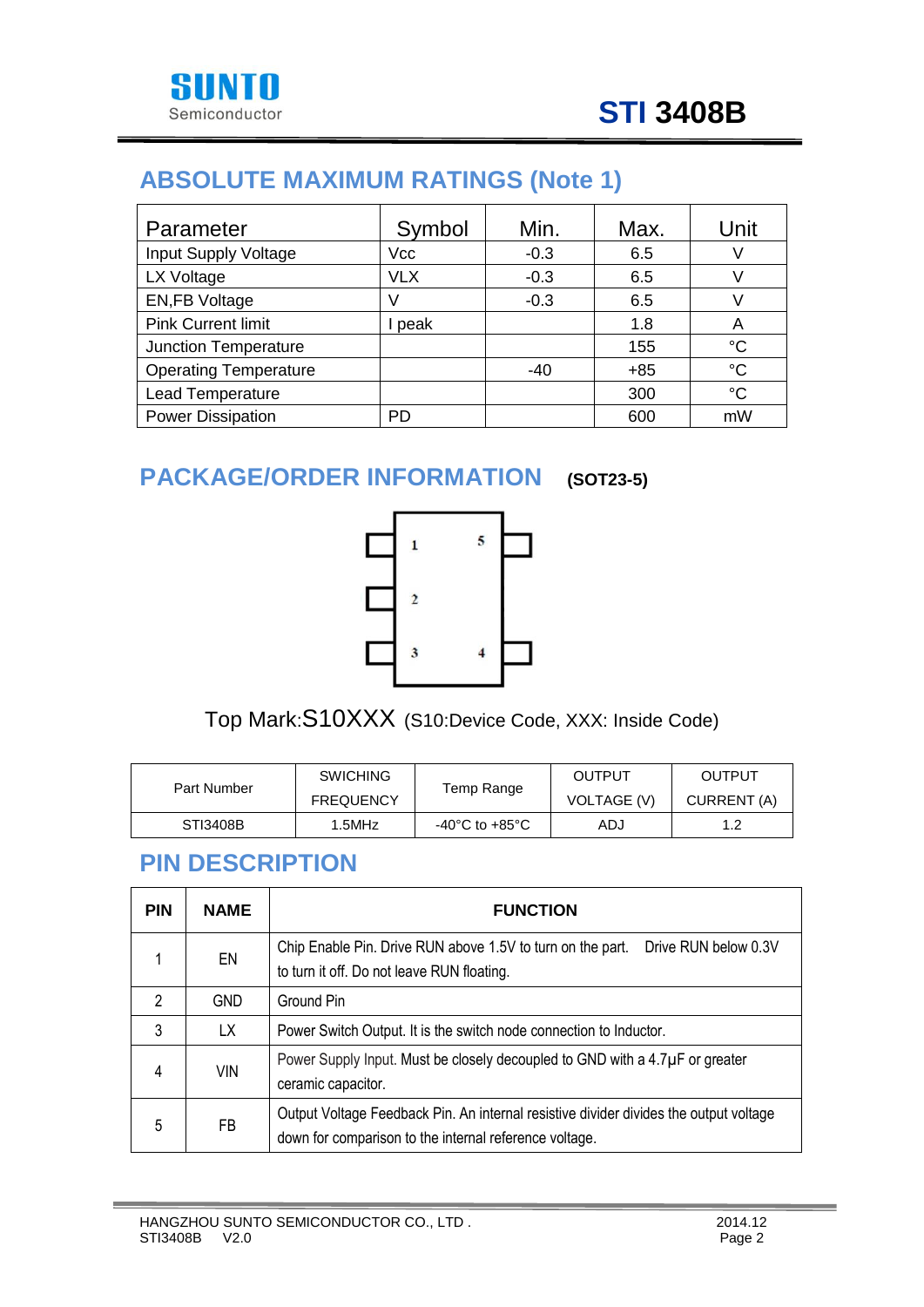

### **ELECTRICAL CHARACTERISTICS (Note 3)**

 $(V_{IN} = V_{RUN} = 3.6V, V_{OUT} = 1.8V, T_A = 25°C, unless otherwise noted.)$ 

| Parameter                            | Conditions                                       | <b>MIN</b> | <b>TYP</b> | <b>MAX</b> | unit       |
|--------------------------------------|--------------------------------------------------|------------|------------|------------|------------|
| Input Voltage Range                  |                                                  | 2.5        |            | 6.0        | V          |
| <b>OVP</b><br>Threshold              |                                                  |            | 6.5        |            | V          |
| UVLO Threshold                       |                                                  |            | 2.3        |            | V          |
| Input DC Supply Current              | (Note 4)                                         |            |            |            | μA         |
| PWM Mode                             | Vout = 90%, Iload=0mA                            |            | 140        | 300        | μA         |
| PFM Mode                             | Vout = 105%, Iload=0mA                           |            | 40         | 65         | μA         |
| Shutdown Mode                        | $V_{RUN} = 0V$ , $V_{IN} = 4.2V$                 |            | 0.1        | 1.0        | μA         |
|                                      | $T_A = 25^{\circ}C$                              | 0.588      | 0.600      | 0.612      | V          |
| Regulated Feedback Voltage           | $T_A = 0^\circ C \leq T_A \leq 85^\circ C$       | 0.586      | 0.600      | 0.613      | V          |
|                                      | $T_A = -40^{\circ}C \leq T_A$ $\leq 85^{\circ}C$ | 0.585      | 0.600      | 0.615      | V          |
| Reference Voltage Line<br>Regulation | Vin=2.5V to 6.0V                                 |            | 0.04       | 0.40       | %N         |
| Output Voltage Line Regulation       | $V_{\text{IN}}$ = 2.5V to 6.0V                   |            | 0.04       | 0.4        | $\%$       |
| Output Voltage Load Regulation       |                                                  |            | 0.5        |            | $\%$       |
| <b>Oscillation Frequency</b>         | Vout=100%                                        |            | 1.5        |            | <b>MHz</b> |
|                                      | Vout=0V                                          |            | 300        |            | KHz        |
| On Resistance of PMOS                | $I_{LX} = 100mA$                                 |            | 0.25       | 0.30       | Ω          |
| <b>ON Resistance of NMOS</b>         | $I_{LX} = -100mA$                                |            | 0.10       | 0.15       | Ω          |
| <b>Peak Current Limit</b>            | V <sub>IN</sub> = 3V, Vout=90%                   |            | 1.8        |            | A          |
| <b>RUN Threshold</b>                 |                                                  | 0.30       | 1.0        | 1.50       | V          |
| <b>RUN Leakage Current</b>           |                                                  |            | ±0.01      | ±1.0       | μA         |
| LX Leakage Current                   | V <sub>RUN</sub> =0V, V <sub>IN</sub> =VLX=5V    |            | ±0.01      | ±1.0       | μA         |

**Note 1**: Absolute Maximum Ratings are those values beyond which the life of a device may be impaired.

**Note 2**:  $T_J$  is calculated from the ambient temperature  $T_A$  and power dissipation  $P_D$  according to the following formula:  $T_J = TA + (PD) \times (250^{\circ}C/W)$ .

- **Note 3:** 100% production test at +25°C. Specifications over the temperature range are guaranteed by design and characterization.
- **Note 4**: Dynamic supply current is higher due to the gate charge being delivered at the switching frequency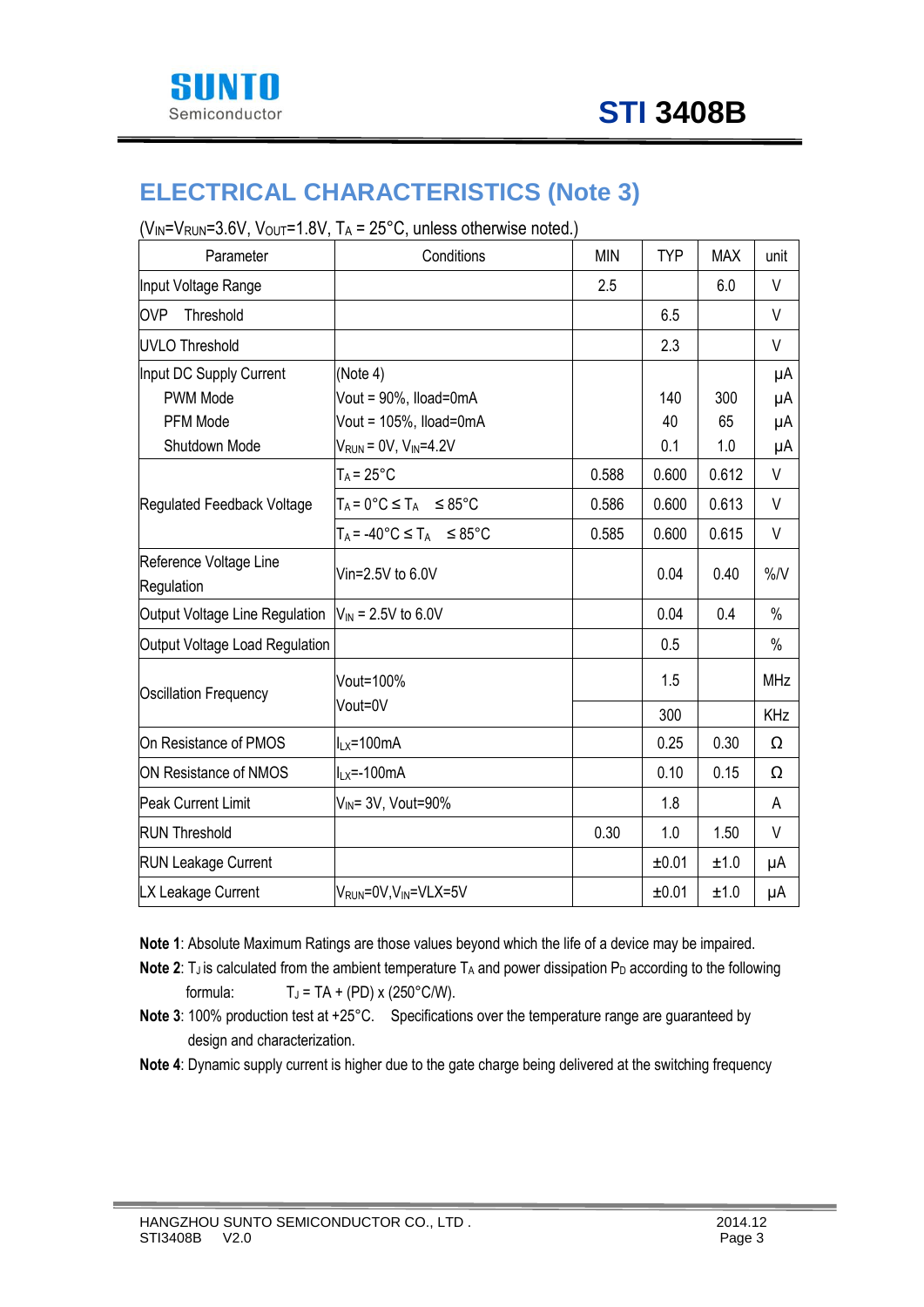

# **FUNCTIONAL BLOCK DIAGRAM**



Figure 2. STI3408B Block Diagram

# **FUNCTIONAL DESCRIPTION**

The STI3408B is a high performance 1.2A 1.5MHz monolithic step-down converter. The STI3408B requires only three external power components (Cin, Cout and L). The adjustable version can be programmed with external feedback to any voltage, ranging from 0.6V to the input voltage.

At dropout, the converter duty cycle increases to 100% and the output voltage tracks the input voltage minus the Rdson drop of the high-side MOSFET.

The internal error amplifier and compensation provides excellent transient response, load, and line regulation. Soft start function prevents input inrush current and output overshoot during start up.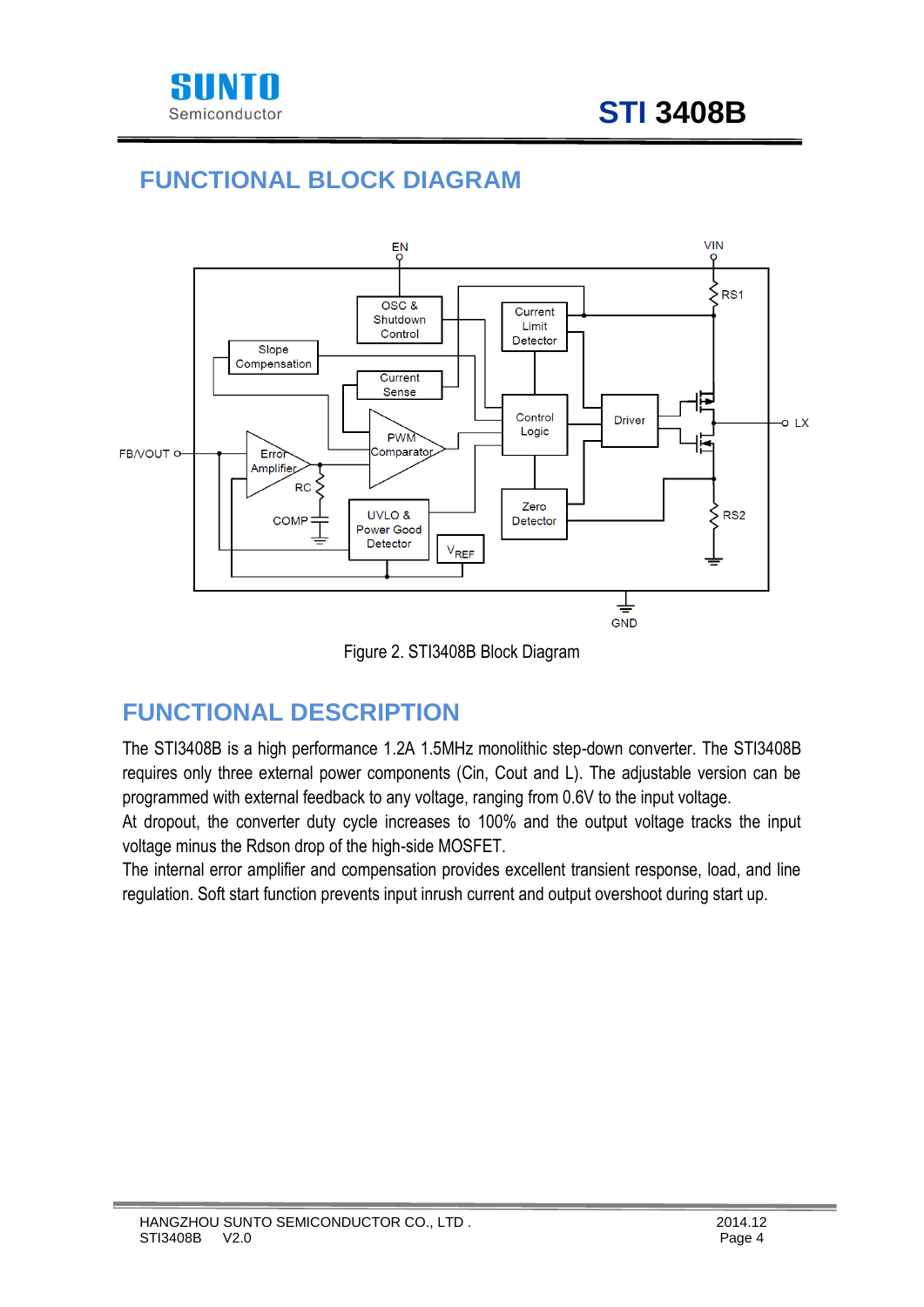

### **APPLICATIONS INFORMATION**

#### Setting the Output Voltage

Figure 1 shows the basic application circuit for the STI3408B. The STI3408B can be externally programmed. Resistors R1 and R2 in Figure 1 program the output to regulate at a voltage higher than 0.6V. To limit the bias current required for the external feedback resistor string while maintaining good noise immunity, the minimum suggested value for R2 is 59kΩ. Although a larger value will further reduce quiescent current, it will also increase the impedance of the feedback node, making it more sensitive to external noise and interference. Table 1 summarizes the resistor values for various output voltages with R2 set to either 59kΩ for good noise immunity or 316kΩ for reduced no load input current.

The external resistor sets the output voltage according to the following equation:

$$
V_{OUT} = 0.6 \times (1 + \frac{R_1}{R_2}) \qquad R_1 = (V_{OUT} / 0.6 - 1) \times R_2
$$

#### Inductor Selection

For most designs, the STI3408B operates with inductors of 2.2 $\mu$ H to 10 $\mu$ H. Low inductance values are physically smaller but require faster switching, which results in some efficiency loss. The inductor value can be derived from the following equation:

$$
L = \frac{V_{OUT} \times (V_{IN} - V_{OUT})}{V_{IN} \times \Delta I_L \times f_{osc}}
$$

Where  $\Delta I_{L}^{\phantom{\dag}}$  is inductor Ripple Current. Large value inductors result in lower ripple current and

small value inductors result in high ripple current. For optimum voltage-positioning load transients, choose an inductor with DC series resistance in the 50m $\Omega$  to 150m $\Omega$  range.

#### Input Capacitor Selection

The input capacitor reduces the surge current drawn from the input and switching noise from the device.

The input capacitor impedance at the switching frequency should be less than input source impedance to prevent high frequency switching current passing to the input.

A low ESR input capacitor sized for maximum RMS current must be used. Ceramic capacitors with X5R or X7R dielectrics are highly recommended because of their low ESR and small temperature coefficients.

A 4.7µ F ceramic capacitor for most applications is sufficient. A large value may be used for improved input voltage filtering.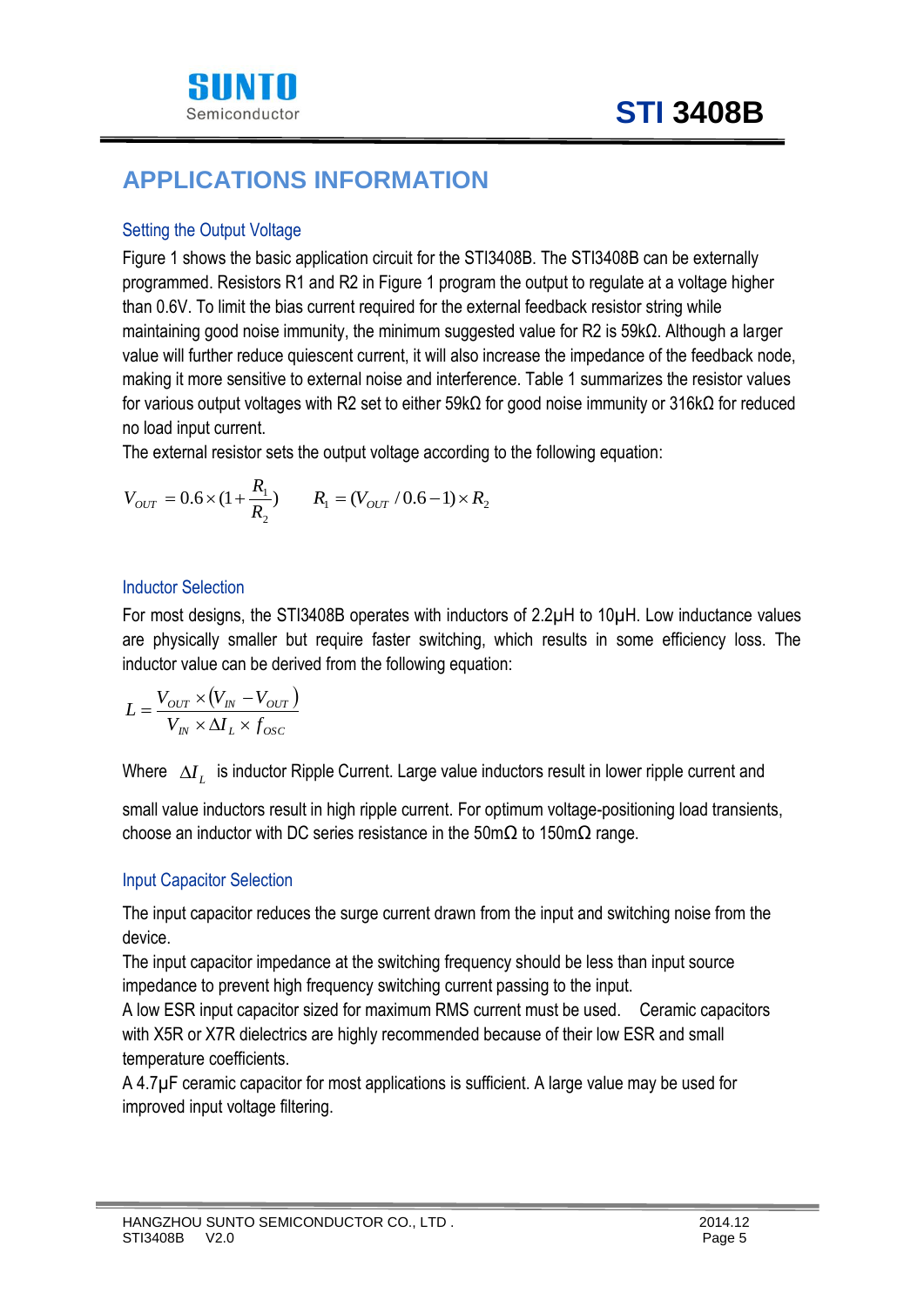

#### Output Capacitor Selection

The output capacitor is required to keep the output voltage ripple small and to ensure regulation loop stability. The output capacitor must have low impedance at the switching frequency. Ceramic capacitors with X5R or X7R dielectrics are recommended due to their low ESR and high ripple current ratings. The output ripple  $V_{\text{OUT}}$  is determined by:

$$
\Delta V_{OUT} \leq \frac{V_{OUT} \times (V_{IN} - V_{OUT})}{V_{IN} \times f_{osc} \times L} \times \left(ESR + \frac{1}{8 \times f_{osc} \times C3}\right) \text{A}
$$

10µ F ceramic can satisfy most applications.

#### PC Board Layout Checklist

When laying out the printed circuit board, the following checking should be used to ensure proper operation of the STI3408B. Check the following in your layout:

- 1. The power traces, consisting of the GND trace, the LX trace and the VIN trace should be kept short, direct and wide.
- 2. Does the (+) plates of Cin connect to Vin as closely as possible. This capacitor provides the AC current to the internal power MOSFETs.
- 3. Keep the switching node, LX, away from the sensitive VOUT node.
- 4. Keep the (-) plates of Cin and Cout as close as possible